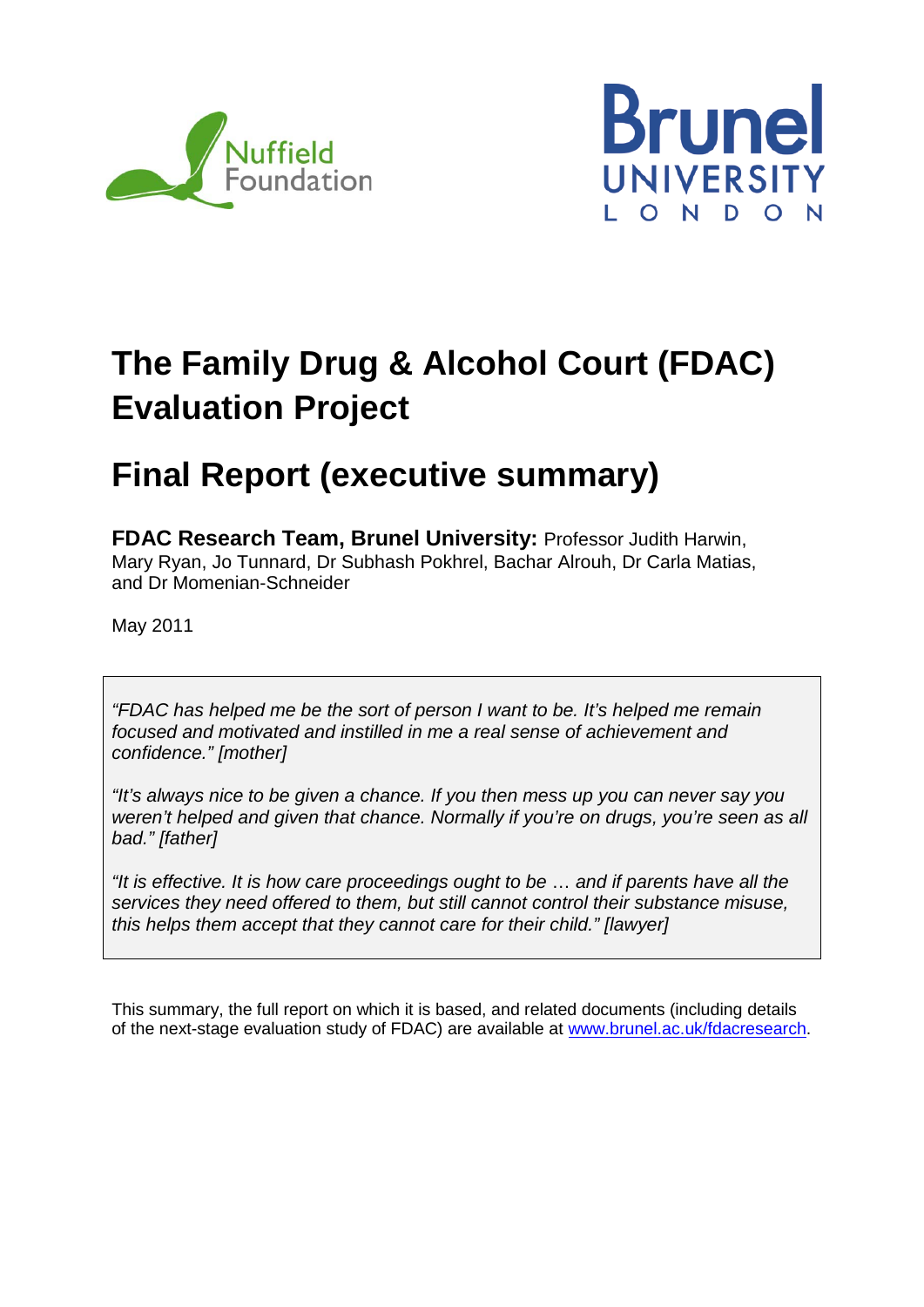# **The FDAC research team**

# **Centre for Child and Youth Research, Brunel University**

Professor Judith Harwin (principal investigator) Mary Ryan (RTB Associates) (consultant research fellow and final report) Jo Tunnard (RTB Associates) (consultant research fellow and final report) Dr Subhash Pokhrel (economist/cost study) Bachar Alrouh (part-time research assistant/data management) Dr Carla Matias (research fellow: June 2008 to August 2010) Dr Sharon Momenian-Schneider (part-time research fellow: January to June 2008)

# **Citation**

The final evaluation report should be cited as follows:

Harwin J, Ryan M and Tunnard J, with Pokhrel S, Alrouh B, Matias C and Momenian-Schneider S (May 2011) *The Family Drug and Alcohol Court (FDAC) Evaluation Project Final Report*. Brunel University.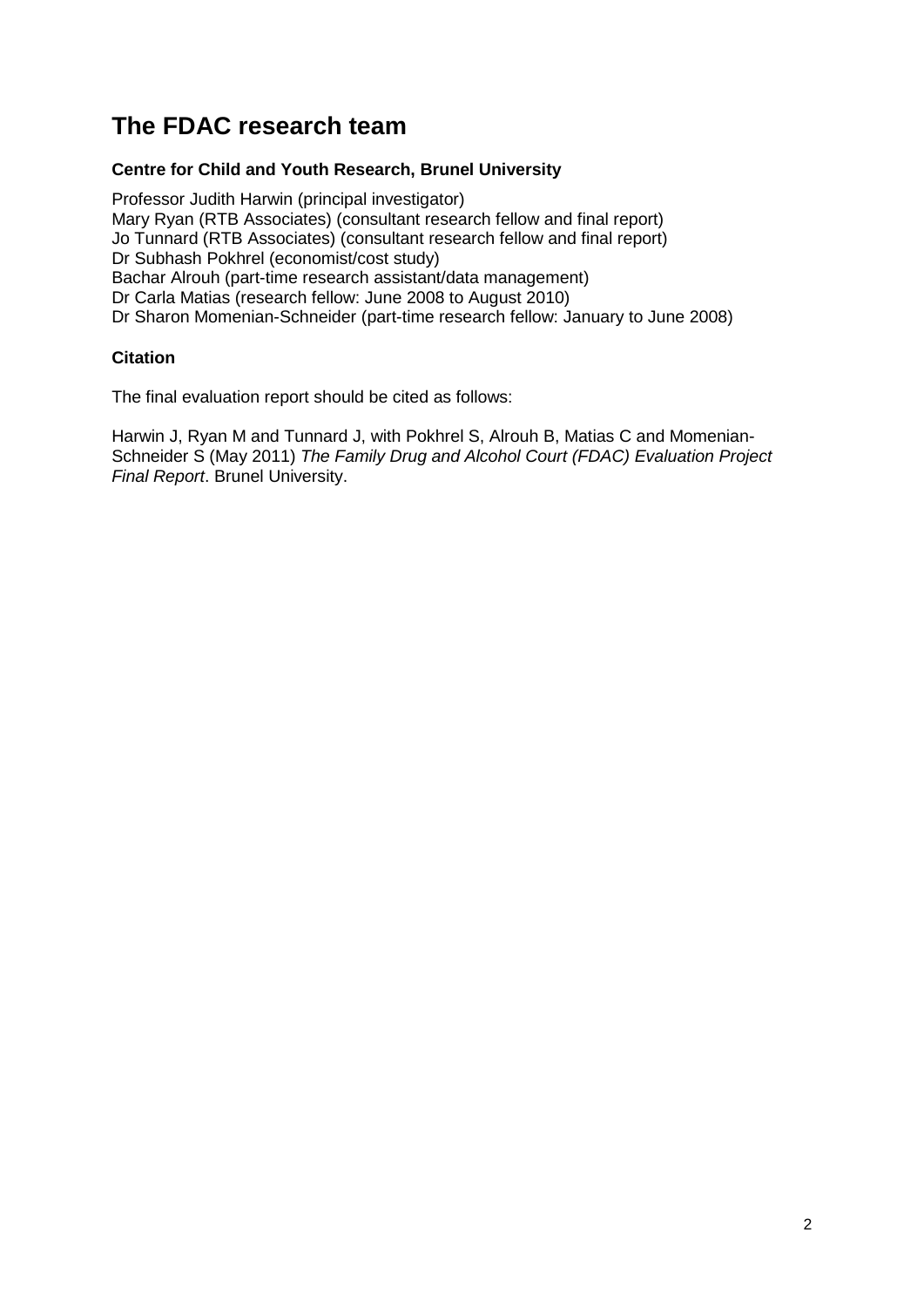# **Executive summary**

# **Introduction**

This report presents the findings from the evaluation of the first pilot Family Drug and Alcohol Court (FDAC) in England and Wales. FDAC is a new approach to care proceedings, in cases where parental substance misuse is a key element in the local authority decision to bring proceedings. It is being piloted at the Inner London Family Proceedings Court in Wells Street. Initially the pilot was to run for three years, to the end of December 2010, but is now to continue until March 2012. The work is co-funded by the Department for Education (formerly the Department for Children, Schools and Families), the Ministry of Justice, the Home Office, the Department of Health and the three pilot authorities (Camden, Islington and Westminster).<sup>[1](#page-2-0)</sup> The evaluation was conducted by a research team at Brunel University, with funding from the Nuffield Foundation and the Home Office.<sup>[2](#page-2-1)</sup>

FDAC is a specialist court for a problem that is anything but special. Its potential to help break the inter-generational cycle of harm associated with parental substance misuse goes straight to the heart of public policy and professional practice. Parental substance misuse is a formidable social problem and a factor in up to two thirds of care cases. It is a major risk factor for child maltreatment, family separation and offending in adults, and for poor educational performance and substance misuse by children and young people. The parents' many difficulties create serious problems for their children and place major demands on health, welfare and criminal justice services. For these reasons, parental substance misuse is a cross-cutting government agenda.

FDAC is distinctive because it is a court-based family intervention which aims to improve children's outcomes by addressing the entrenched difficulties of their parents. It has been adapted to English law and practice from a model of family treatment drug courts that is used widely in the USA and is showing promising results with a higher number of cases where parents and children were able to remain together safely, and with swifter alternative placement decisions for children if parents were unable to address their substance misuse successfully. The catalysts for the FDAC pilot were the encouraging evidence from the USA and concerns about the response to parental substance misuse through ordinary care proceedings in England: poor child and parent outcomes; insufficient co-ordination between adult and children's services; late intervention to protect children; delay in reaching decisions; and the soaring costs of proceedings, linked to the cost of expert evidence.

<span id="page-2-0"></span> $1$  The Home Office contributed to the first 3 years. The Department of Health contributed to the final 2 years (the extension). Other funders contributed throughout.

<span id="page-2-1"></span>The views expressed are those of the authors and not necessarily of the funders.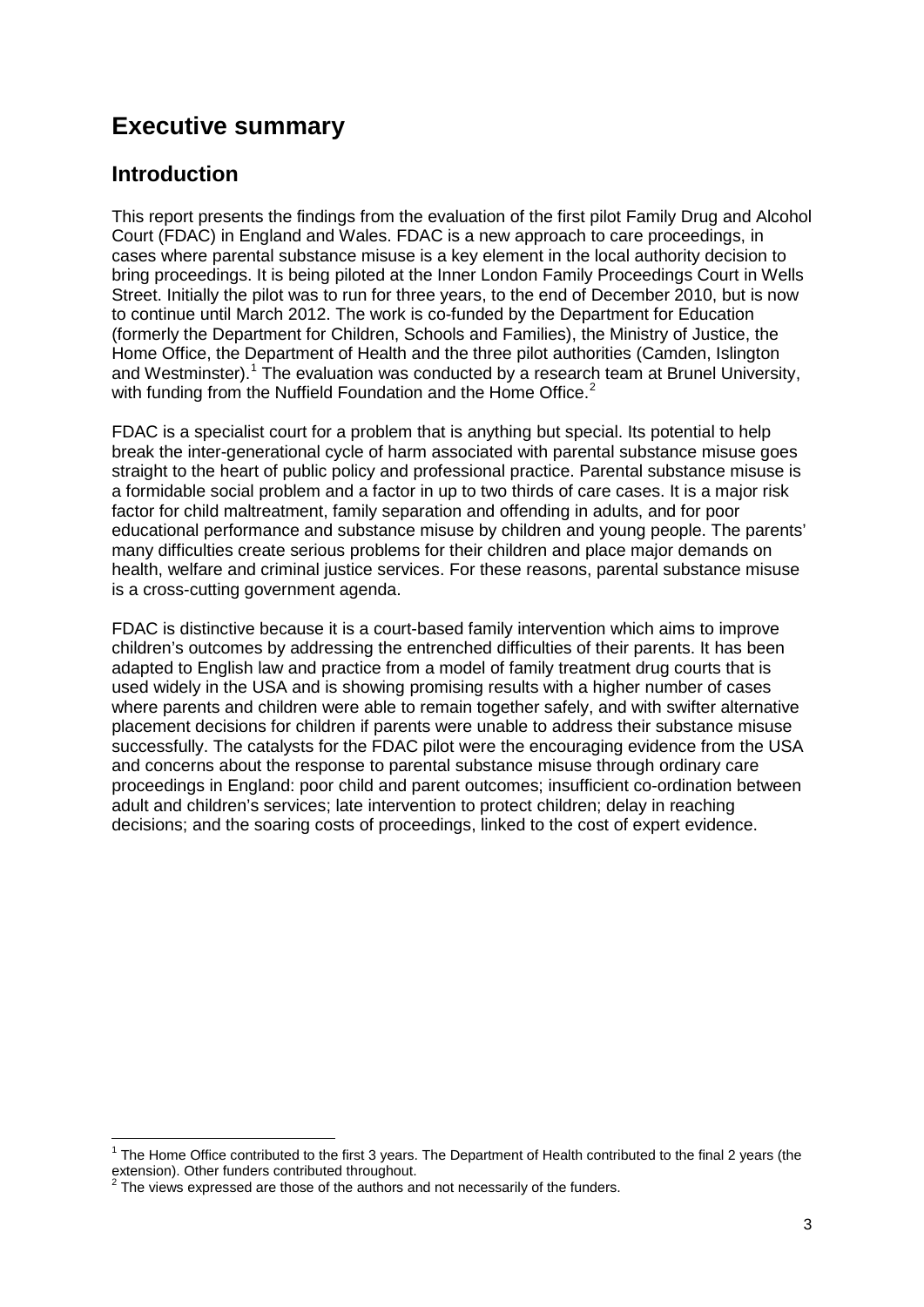# **Differences between FDAC and ordinary care proceedings**

FDAC is a specialist problem-solving court operating within the framework of care proceedings, with parents given the option of joining the pilot. Working with the court is a specialist, multi-disciplinary team of practitioners, the only such team in the UK.

The multi-disciplinary team is provided by a partnership between the Tavistock Portman NHS Foundation Trust and the children's charity, Coram. The team carry out assessments, devise and co-ordinate an individual intervention plan, help parents engage and stay engaged with substance misuse and parenting services, carry out direct work with parents, get feedback on parental progress from services, and provide regular reports on parental progress to the court and to all others involved in the case. Attached to the team are volunteer parent mentors to provide support to parents.

Cases in FDAC are heard by two dedicated district judges, with two further district judges available to provide back up for sickness and holidays. Cases are dealt with by the same judge throughout. Guardians are appointed to FDAC cases immediately. Legal representatives attend the first two court hearings, but thereafter there are regular, fortnightly, court reviews which legal representatives do not attend, unless there is a particular issue requiring their input. The court reviews are the problem-solving, therapeutic aspect of the court process. They provide opportunities for regular monitoring of parents' progress and for judges to engage and motivate parents, to speak directly to parents and social workers, and to find ways of resolving problems that may have arisen.

There are a number of key differences between FDAC and ordinary care proceedings. In ordinary care proceedings:

- There are no dedicated judges or magistrates and little judicial continuity.
- There is no specialist team attached to the court.
- Assessments may be ordered from a range of different experts and can take months to be carried out and reported on.
- There are no hearings without lawyers.
- Guardians are not appointed to cases immediately.
- There is little co-ordination of services for parents.

# **The evaluation**

The aim of the evaluation was to describe the FDAC pilot and estimate its costs, identify setup and implementation lessons, compare FDAC with ordinary care proceedings including a comparison of costs, and indicate whether this new approach might lead to better outcomes for children and parents. The desired outcomes identified were more control or cessation of substance misuse, higher rates of family reunification and more rapid placement with permanent alternative carers when reunification is not possible.

The FDAC sample was the 55 families (77 children) from the three pilot local authorities who entered FDAC between January 2008 (the start of the pilot) and the end of June 2009. The comparison sample was the 31 families (49 children) subject to care proceedings due to parental substance misuse brought by two other local authorities during the same period. Cases were followed up for six months from the first hearing and it was also possible to track 41 FDAC and 19 comparison cases to final order.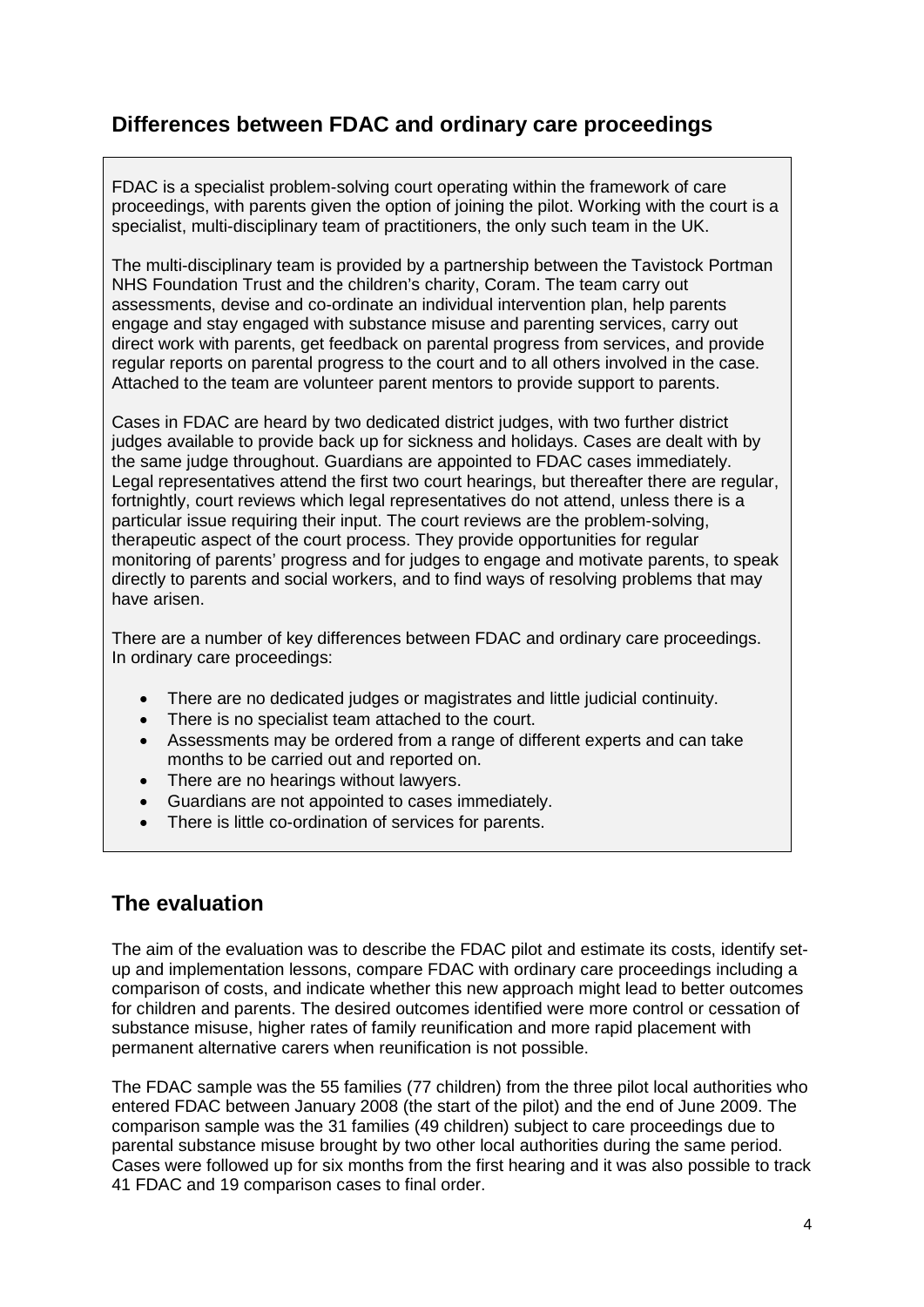Interviews were held with parents (37) and with the FDAC judges, team and court staff and commissioners involved in the set-up and implementation of FDAC. Focus groups were held with professionals who had cases in FDAC in the first 18 months (lawyers, quardians, social workers, staff from adult treatment services and FDAC mentors).

# **Findings from the quantitative study**

# **1. FDAC, and courts in ordinary proceedings, are dealing with 'hard cases'**

Data collected from the local authority information supplied to the court at the start of care proceedings provided baseline demographic information about the parents and children and the nature of the child care concerns and parental difficulties that triggered proceedings. A key message here is that in the first two years of the pilot FDAC has dealt with very serious cases. This raises the question of whether cases could have been referred to FDAC earlier.

Parents in each sample had a long history of substance misuse. Typically, cases involved misuse of both illegal drugs and alcohol, with alcohol alone featuring only rarely. Similar findings in other research supports the indication from this study that swifter action is taken to bring care proceedings in cases involving illegal drugs compared to alcohol. The majority of mothers in both samples had been in treatment for substance misuse in the past. More FDAC than comparison mothers had misused for at least 10 years, and more misused heroin. Parents in each sample were predominantly White but in the comparison sample a higher proportion of parents were Black Caribbean. Black African or of mixed heritage.

In each sample there were high rates of domestic violence, mental health problems, criminal convictions, housing problems and a history of parents being in care. More FDAC than comparison families had a history of previous children being removed in care proceedings. Most families in both samples had a history of previous contact (long standing, though not necessarily continuous) with children's services.

The children had many difficulties as well as child protection needs. Emotional and behavioural problems affected a third of the FDAC children and half the comparison children, and a quarter of all children had physical health problems. A higher proportion of FDAC children were under five and were born withdrawing from drugs.

# **2. Services – FDAC parents received more help, more quickly**

A central objective of FDAC is to provide parents with timely access to effective services to address the full range of their substance misuse (and related) difficulties. Key findings here are that FDAC parents accessed core substance misuse services quicker than comparison parents and they received more help than comparison parents for their substance misuse problems. This was not simply because they had drug or alcohol support from FDAC: they also got more from other service providers. FDAC played a key role here in that they ensured that parents accessed the FDAC core services within three weeks and they also coordinated parents' access to other, community, services. In addition, although FDAC and comparison parents accessed a similar range of services for psychosocial problems, more FDAC than comparison parents received help from finance, housing and domestic violence services. This may well be linked to the fact that FDAC has developed a dedicated link with housing and domestic violence services in each pilot local authority.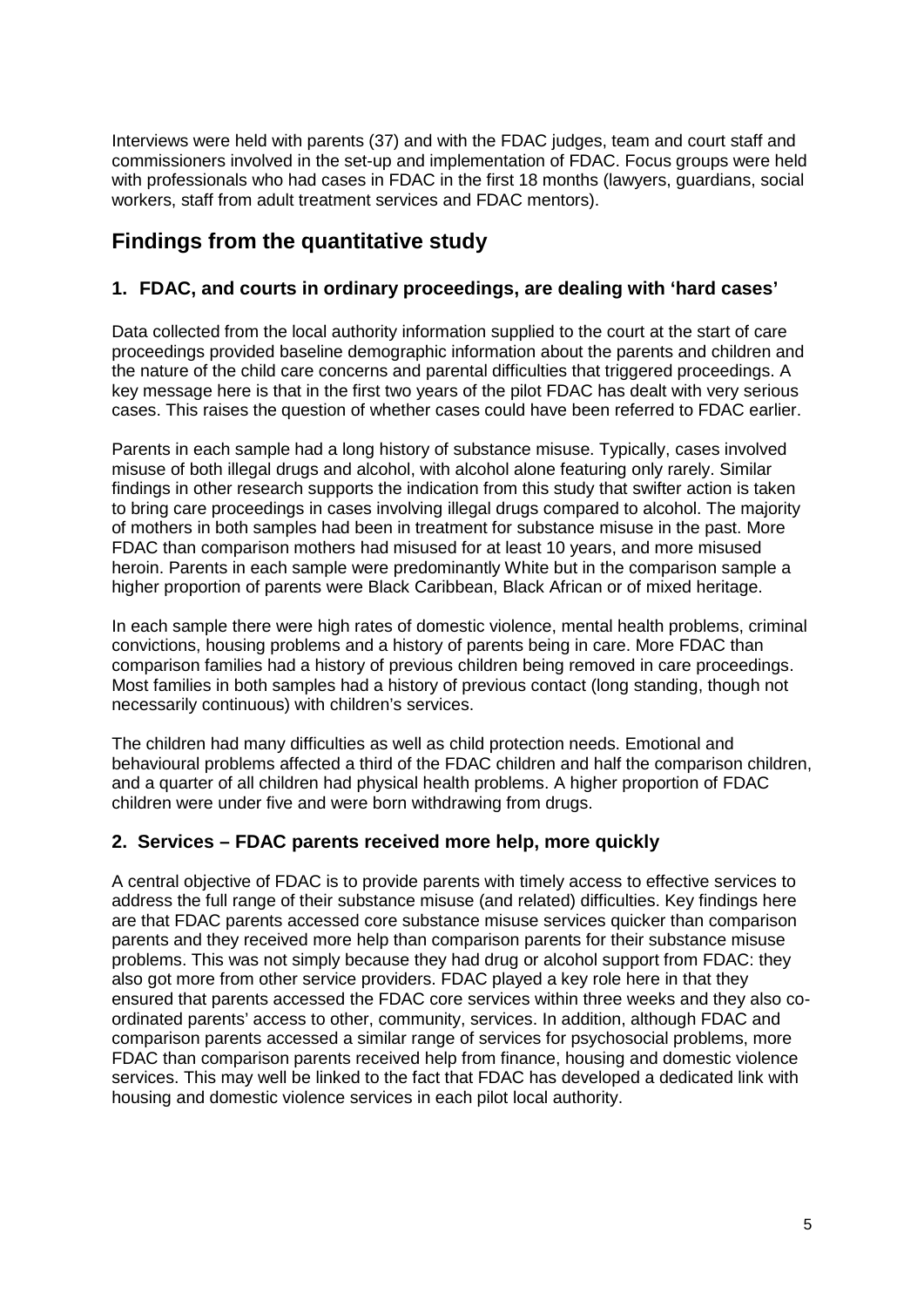Other key points in relation to services are:

- All FDAC parents received an individualised package of care from the FDAC team throughout their time in FDAC. This included assessment, intervention planning and co-ordination, relapse prevention, and sessions with a key worker.
- All FDAC parents had been assessed and an intervention plan agreed with parents and all parties and presented to the court within three weeks of the first hearing.
- FDAC assessments uncovered more unmet needs in relation to substance misuse, domestic violence and maternal mental health than had been identified by the local authority in the documents accompanying the application for care proceedings.
- Most community substance misuse services for parents, in both samples, were provided by the voluntary sector.
- There was no difference in the range and type of services received by children in the FDAC and comparison samples.

# **3. Early outcomes are positive**

There are indications that FDAC may offer a better way than ordinary care proceedings of ensuring that the court system can help improve outcomes for both children and parents in cases involving parental substance misuse. The tracking of 41 FDAC cases (56 children) and 19 comparison cases (26 children) showed that, at final order:

- A higher proportion of FDAC than comparison parents had ceased misusing substances by the end of proceedings:
	- 48% of FDAC mothers (19 of 41) were no longer misusing substances, compared to 39% (7 of 19) of comparison mothers.
	- 36% of FDAC fathers (8 of 23) were no longer misusing substances, compared to none of the comparison fathers ceasing.
- A linked finding is that more FDAC parents engaged with substance misuse services in the first six months, and a higher proportion remained engaged throughout the proceedings. More FDAC parents had plans to continue in treatment after the proceedings concluded.
- More FDAC than comparison families were reunited with their children. The children of 39% of FDAC mothers (16 of 41) were living at home at final order, compared with children of 21% of comparison mothers (4 of 19).

Although professionals were hopeful that the evaluation would provide some indications of which cases were more likely to have successful outcomes, analysis of a range of variables showed there were no clear predictors of which parents would be successful in controlling their substance misuse. Success was not linked to length of substance misuse history, type or number of substances used, or number or age of children. Similarly, there were no clear predictors of reunification, other than that the main factor here was cessation of substance misuse. Although the lack of clear predictors may be because of the small samples in this study, the same overall result was found in the large-scale research into Family Drug Treatment Courts in the USA.

This suggests that people with wide-ranging and entrenched difficulties can do well in treatment and that programme quality is a crucial influence on outcome. A corollary to this is that it may not be possible to screen parents out of the FDAC intervention.

More FDAC than comparison children had improved well-being at the end of proceedings but this may be related to the younger age of the FDAC children.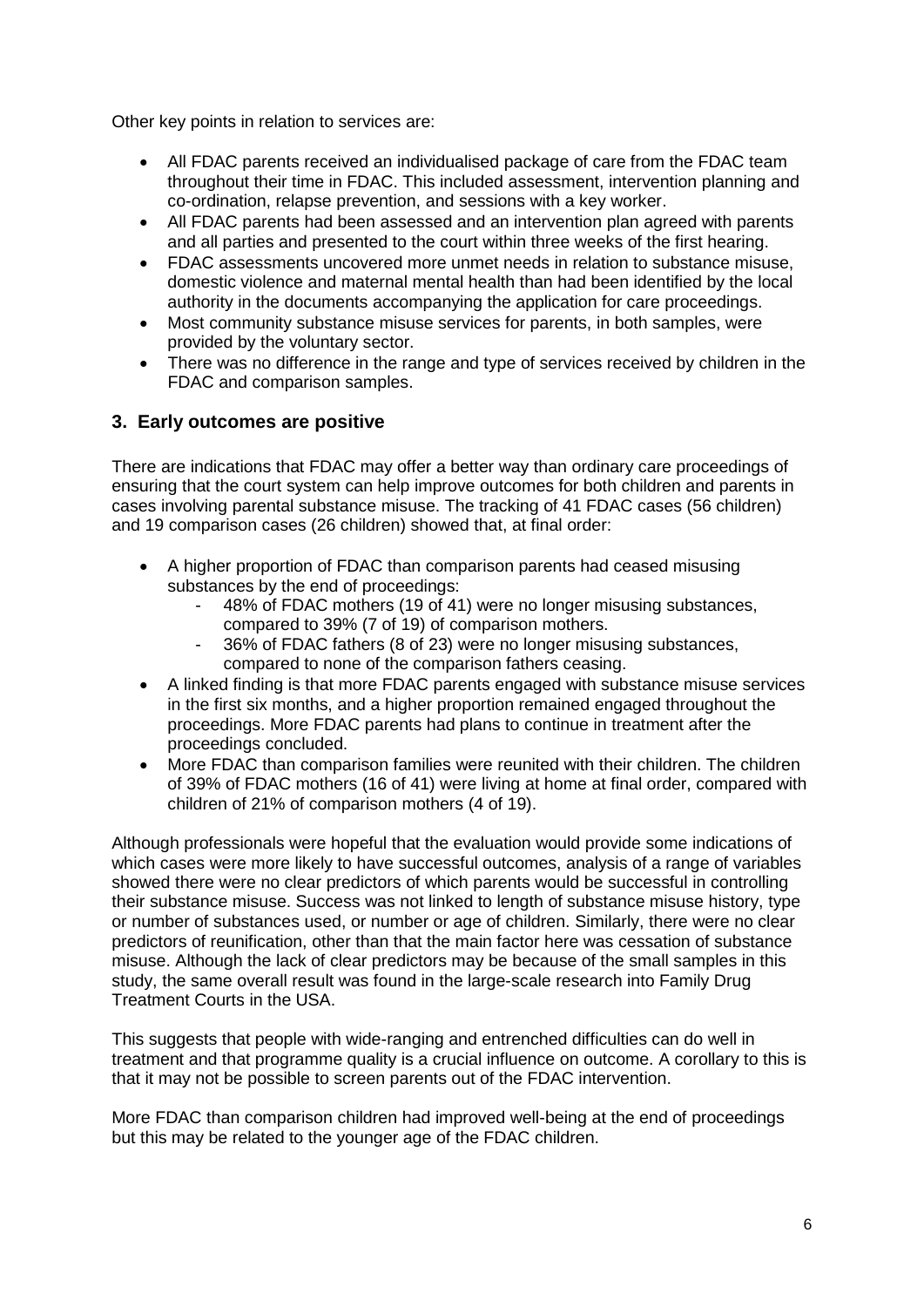# **4. Length of proceedings – a more constructive use of the court**

On average, the FDAC cases took as long to conclude as cases in ordinary care proceedings (52 weeks). There were, however, some differences in average case duration when a comparison is made on final placement type:

- It took on average eight weeks longer for children in FDAC to be reunited with their parents (50 compared to 42 weeks). It could reasonably be argued that this is 'purposeful delay', to help consolidate recovery and safe parenting.
- It took on average seven weeks less for children in FDAC to be placed in a permanent alternative home (51 compared to 58 weeks).

In relation to FDAC cases where children returned home, the qualitative data indicates a consensus view that the time in proceedings is used more constructively in FDAC than in comparison cases. For children placed permanently away from home, there is evidence that the FDAC approach is helping to ensure that placements are made more quickly, reducing the common problem of delay in care proceedings which can have a negative impact on outcomes for children.

Some cases continued for a long time after leaving FDAC. The main causes of delay in reaching a final hearing in cases that exited FDAC were disputes over the plan for placement and the need for viability assessments of family members.

Fewer FDAC than comparison cases were contested at final hearing (whether concluded in FDAC or in ordinary proceedings). This would have meant less delay in obtaining a final hearing and reduced costs and indicates greater agreement among the parties about the proposed course of action. Finally, more FDAC than comparison parents remained involved with the case throughout the proceedings.

# **5. The cost of FDAC – savings for local authorities and potential savings for courts and the Legal Services Commission**

The aim of the costing exercise was to identify the cost of the FDAC team as a whole and, so far as possible, to compare FDAC costs to those of ordinary proceedings. The aim was not to establish the cost effectiveness or cost benefits of FDAC – this would have required a wider-ranging examination of costs and a longer follow-up period for measuring outcomes. Data on costs relates to a sub-sample of 22 FDAC families from whom we had consent to look at their files and whose case had reached final order by 31 May 2010, and 19 comparison families whose case had reached final order by the same date.

Our conclusion is that there are savings in FDAC cases for local authorities in relation to court hearings and out-of-home placements, and that the 'expert' activities of the FDAC team are less expensive than the cost of independent experts in ordinary proceedings. It is likely that shorter hearings, and fewer hearings with legal representation, will also produce savings for courts and for the Legal Services Commission.

Key findings in relation to costs are:

- The average costs of the FDAC team per family are £5,852 for the first six months of the case and £8,740 overall, from the start of the case to the point when the parents graduate or otherwise leave the FDAC process.
- The level of input required from the team diminishes over time, so the first six months are the most expensive.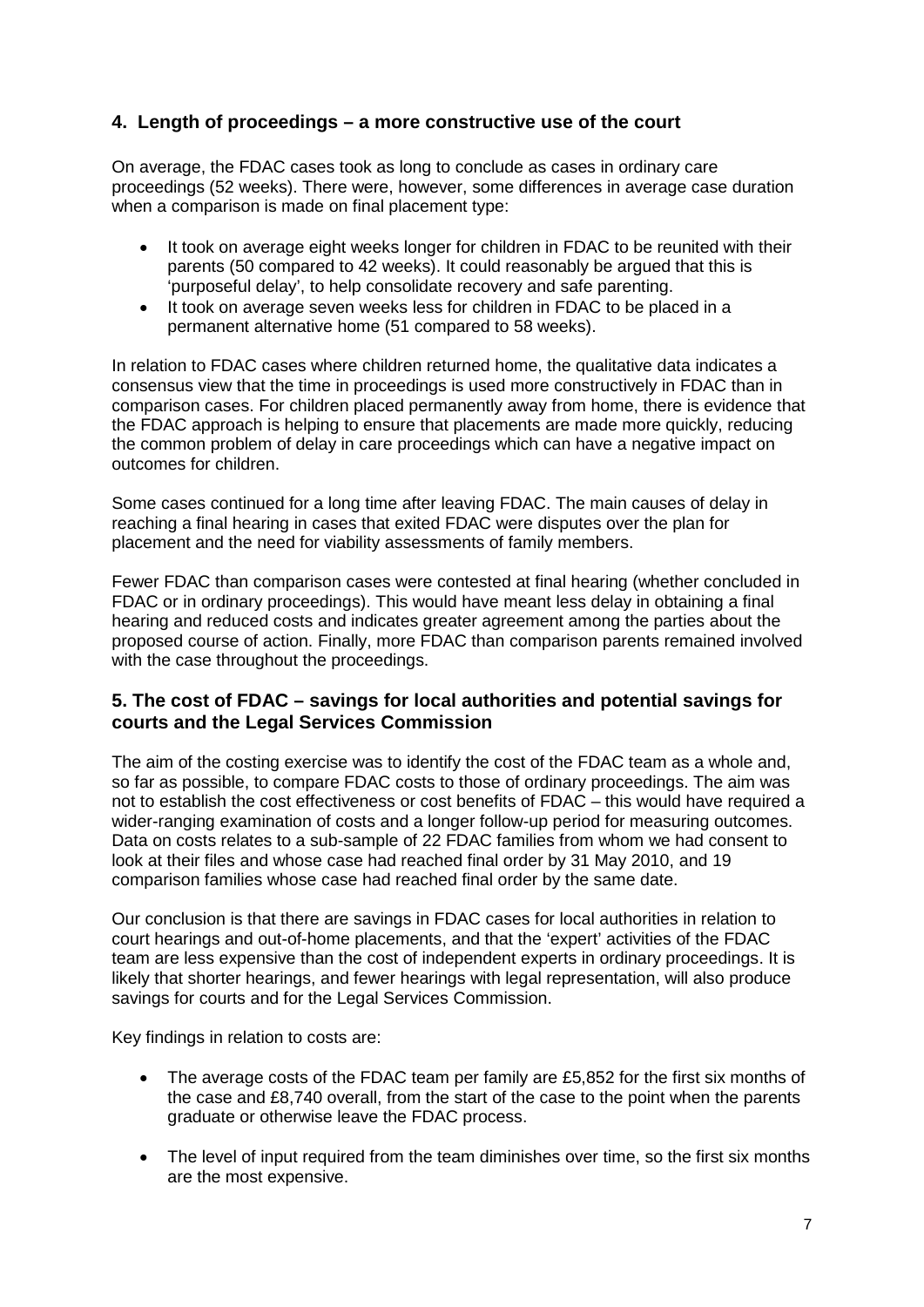- Some elements of FDAC's work (assessment, report writing and appearing at court) are similar to the work done by expert witnesses in standard care proceedings. The average cost of these FDAC activities was £784 per family. However, additional expert evidence, from a professional outside the FDAC team, was requested in some cases and the average expenditure on this was £390. Adding both elements together, the cost of the expert evidence element of the work of the FDAC team is £1,174 per family. In comparison, in the non-FDAC local authorities the average expenditure on expert evidence is £2,389 per family. This translates to a potential saving of £1,200 per family.
- On average, FDAC cases had 15 court hearings, including non-lawyer reviews, whereas comparison cases had an average of 10 hearings. However, hearings for the comparison cases took longer, on average 56 minutes, compared to an average of 20 minutes for the FDAC hearings. We collected data on who attended court for the FDAC and comparison local authorities on each occasion (legal representative, social worker and manager) and on the unit cost of this attendance. The difference in average hearing length, and the fact that legal representatives are not always in court, translates to a saving to the local authorities of £682 per family on court hearings. We were unable to collect details on who attended court for other parties in comparison cases, but it is likely that the absence of lawyers at court reviews also produces savings for the Legal Services Commission.
- Children in FDAC cases spent fewer days in out-of-home placements: 153 days compared to 348 days for comparison cases. The median cost of out-of-home placement per child in FDAC cases is therefore lower (£7,875 vs. £12,068), leading to a potential saving for out-of-home placements of about £4,000 per child.

Our method of calculating costs<sup>[3](#page-7-0)</sup> enables us to look at the varying costs for different families, at the relative cost of different FDAC activities, and at costs over varying periods of time.

# **6. Gaps in administrative data**

An important finding from the follow-up study was the lack of information about parents in the administrative data. These gaps in information were in relation to substance misuse, mental health problems, other psychosocial difficulties, income, education and housing. The gaps were particularly severe for fathers. This lack of information is a common but troubling finding: for all parents, it may mean that services are not appropriate for needs, and for fathers, it implies that they are marginalised by services.

#### **Findings from the interviews and focus groups**

#### **1. Parents talking**

*I've been to an ordinary care case before and normally you wouldn't get any advice. This is what I think I need. In the other court no-one actually works with you. [parent]*

All but two parents would recommend FDAC to others in a similar situation.

<span id="page-7-0"></span> $3$  We used both the 'top-down' and 'bottom-up' approaches. See section B4 in the full report. 'Bottom-up' allows calculations to be made over different periods of time and recognises that different families 'cost' different amounts of money.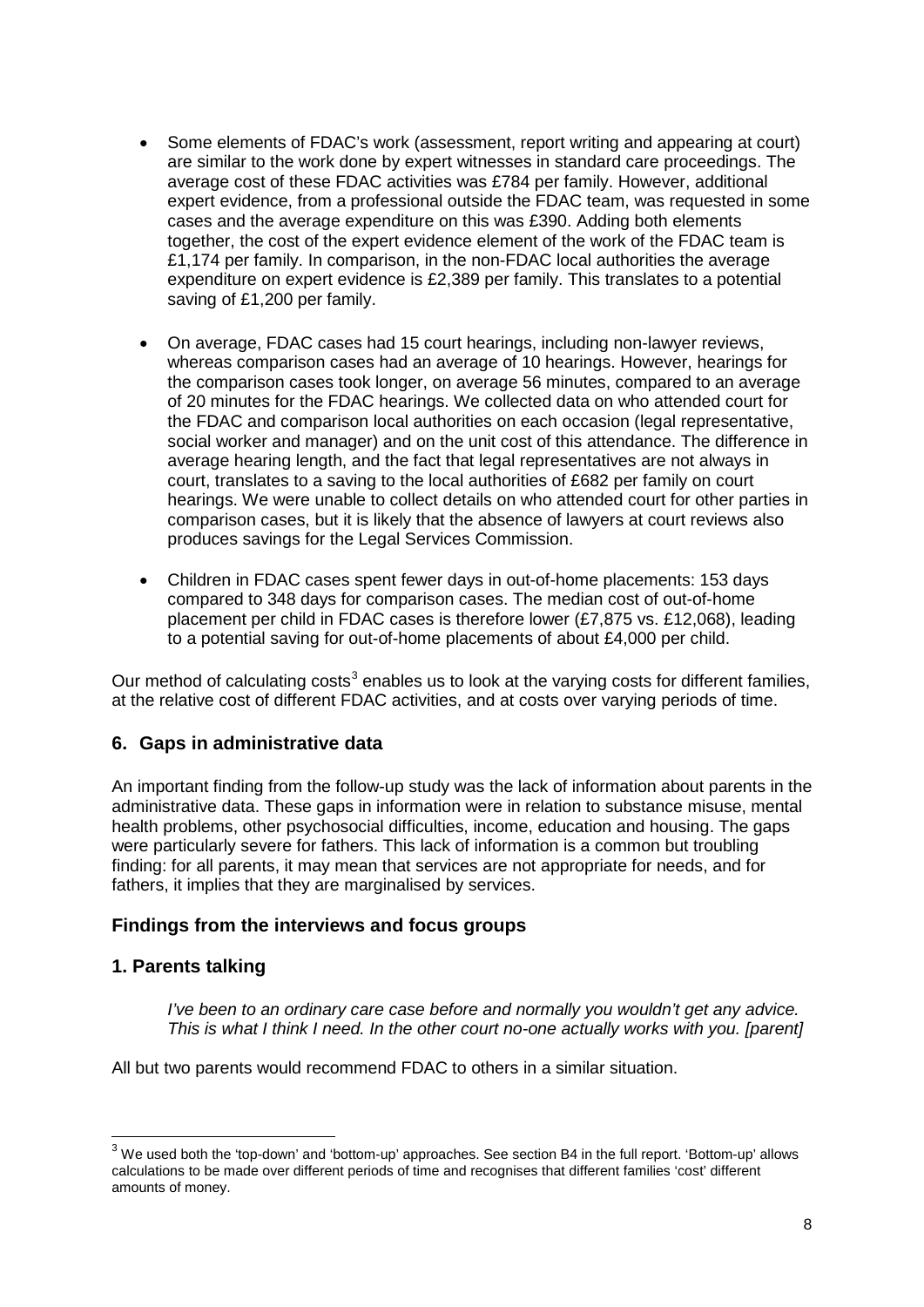Parents were overwhelmingly positive about the FDAC team for:

- motivating and engaging them
- listening to them and not 'judging' them
- being honest with them, and both 'strict' and 'kind'
- providing practical and emotional support, and
- co-ordinating their individual plan.

Parents were also positive about the judges:

- for being fair, sensitive, and 'treating you like a human being' and,
- because they felt motivated by judicial praise and encouragement.

Parents clearly respected the authority of the judge and understood the consequences if they were not able to commit themselves to controlling their misuse. In addition, they valued the judge's role in mediating and solving problems and they valued judicial continuity because it meant the judge knew about their case and knew them.

*We don't want to see lots of different judges, we want one person directing things all the way. Otherwise they don't know what is going on. That's important because the judge makes the decision at the end of the day so it's really important he gets all the information. [parent]*

Parents talked about the challenge of overcoming addiction. They gave a range of reasons for what was motivating them to engage in services: receiving intensive support from FDAC was identified as important, alongside their feeling that they were ready for treatment and/or the impact of having a new child.

Other key points were:

- Two thirds of parents were positive about review hearings and valued being able to have their say in court.
- The few parents who had experienced mentors were positive about receiving support from someone who had been through similar experiences.
- Relationships between parents and social workers were frequently difficult but some parents felt that FDAC had help to improve these relationships.
- A number of parents who had been in FDAC for some time and were progressing well expressed concern about how they might react to lack of support once they had left FDAC.

# **2. A better model than ordinary care proceedings**

FDAC is unanimously regarded as a better court experience than ordinary care proceedings for professionals and parents alike. All professionals and parent mentors were in favour of a wider roll-out of the model

*I think FDAC is really efficient. It is effective. It is how care proceedings ought to be. [lawyer]*

#### *Because of the FDAC specialist team*

*I think the team are great – approachable, highly professional, very dedicated. They present as a really solid good team. [social work manager]*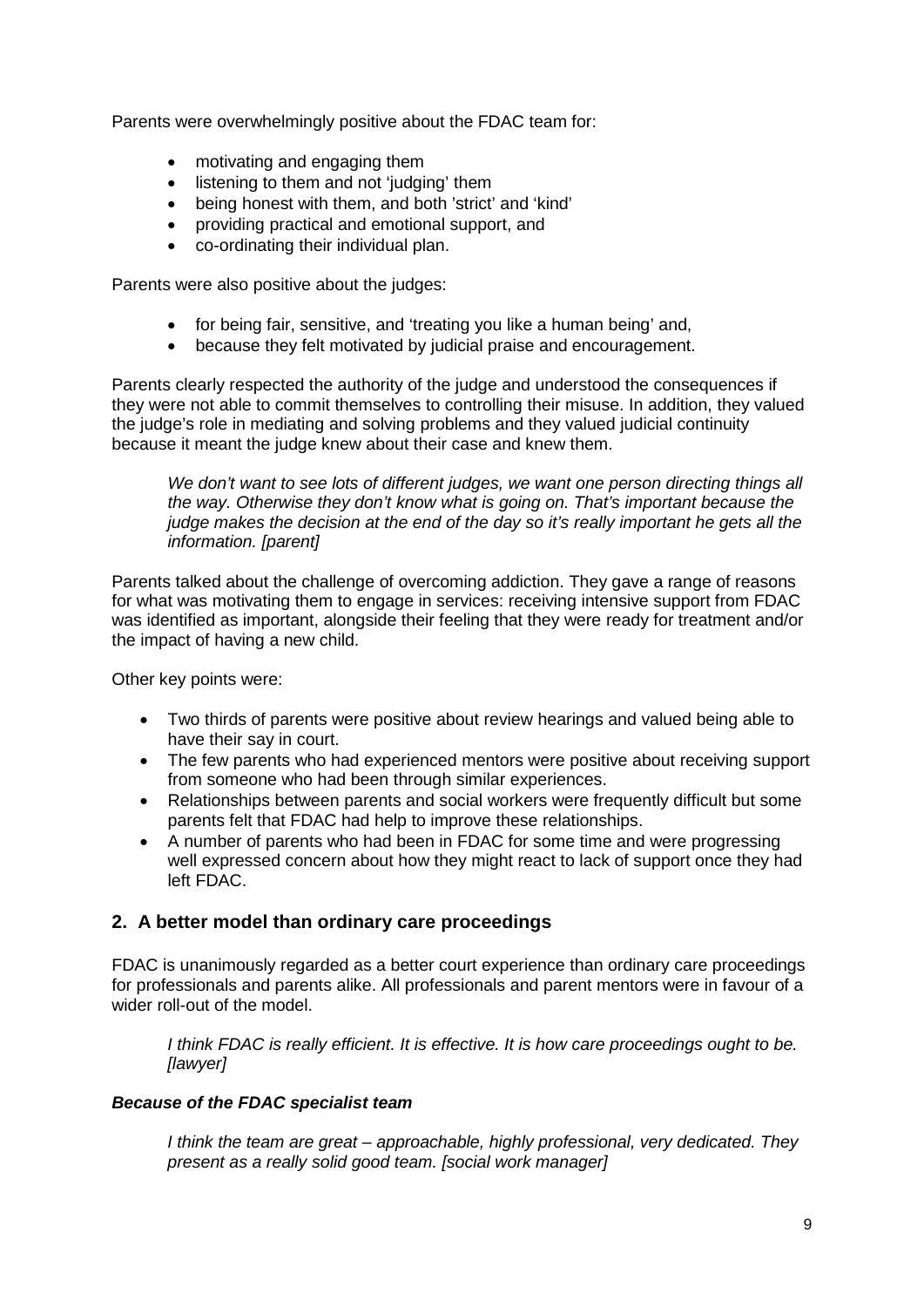The specialist team is regarded as highly efficient and is valued greatly by professionals. Frequent comments were made about the speed and the quality of their assessments, their ability to engage parents, their efficient co-ordination of an often complex intervention plan, the speed and reduced cost of drug and alcohol tests, their role in getting feedback from adult substance misuse and other services, and their active promotion of partnership work and reflective practice.

### *Because of judicial continuity and approach*

*The consistency of judges is a great benefit. They remember the cases. I'm often quite surprised about how involved they are and how enthusiastic. [local authority lawyer]*

Judicial continuity is valued by the judges and all the professionals, as it was by parents. This is because it is seen as a considerable improvement on ordinary care proceedings in relation to case management and efficient use of court time: judges do not have to start from scratch, and they can hold families to account in a different way. The role of the FDAC judges in engaging parents in the non-lawyer review hearings was widely praised. Judges were deemed to be friendly, supportive and motivating of parents, but also able to give clear messages about the consequences if parents failed to comply with what was expected of them.

A common view was that the judicial role in FDAC requires one person, continuity, confidence, knowledge, and skills in communication, supported by training. Also important is consistency of approach between different judges.

# *Because of regular court reviews without lawyers*

*There is something about using the authority of the court to do social work that has been really helpful. [guardian]*

Professionals said that judicial continuity and regular reviews resulted in less conflict and antagonism than in ordinary care proceedings. The direct conversation with the judges in the non-lawyer review hearings meant that parents felt they were more active participants than in ordinary care proceedings. The majority of social workers also valued the opportunity to speak directly to the judge, although some found this daunting to begin with. Professionals commented that regular court reviews help keep cases on track and 'on the boil' and ensured that any problems were identified and responded to quickly. It was evident from court observations that review hearings were used as an opportunity for problem solving issues outside of the normal remit of the court, such as problems with housing, money, and the delivery of services.

It was felt that there was a more relaxed atmosphere in FDAC than in normal proceedings but that this did not detract from the authority of the court: the lawyers said it was possible, when required, to revert to a more formal and adversarial approach.

# **3. Capacity issues**

The capacity of the court and the team are ongoing issues. The current capacity for FDAC cases is 30-35 cases per year. At times the team feel overstretched with this number and there are risks of 'burn out' for team members working intensively with such complex cases where only a minority are likely to 'succeed'. Despite these strains, the team has had excellent staff retention, with only one person leaving during the first two years of the pilot.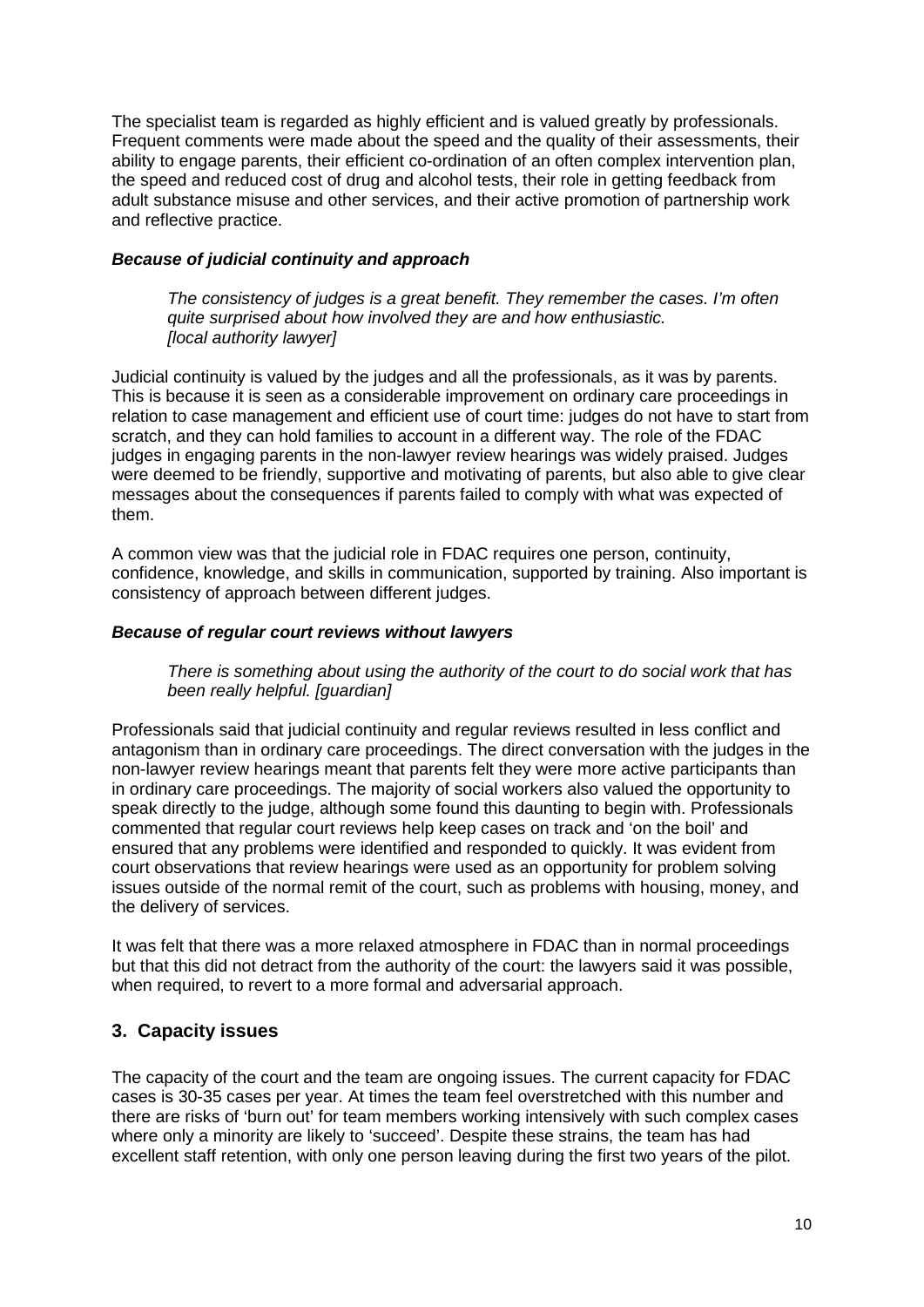The staff identify regular supervision and team meetings for reflective practice as key elements of staff support.

There are greater capacity issues in relation to the court. Pressure on court time and the current working arrangements for district judges mean that there is insufficient capacity for the FDAC judges to hear contested matters arising in FDAC cases, or to hold on to the majority of cases that need to exit FDAC. The view of most people interviewed was that it would be beneficial for the case to remain with the same judge throughout rather than transfer to a different court.

# **4. Issues in relation to assessment and timescales**

All professionals value the speed of the initial assessment by FDAC and the majority of them regard the assessments as thorough, balanced, clear and helpful. As the pilot has progressed the FDAC team have developed a 'fair test' approach to assessment, in response to initial concerns about lack of clarity in their assessment model. The model has four stages: an initial period where parents are supported to control their substance misuse, a second stage to see that recovery can be sustained, a third stage focused on parenting, and a fourth stage of supported rehabilitation. The timescales set are relevant to the age and needs of the child. The 'fair test' approach involves giving parents every support to overcome their drug and alcohol problems so that they can demonstrate that they can parent their children safely.

There are, however, ongoing concerns from some professionals about whether the FDAC assessment will be sufficiently strong as evidence if cases revert to ordinary care proceedings. Linked to this was concern about delay when additional assessments were sought once cases exited FDAC. Guardians identified the need for viability assessments of family members or disputes over contact or placement as the main reasons for delay in cases reaching a final hearing.

There has been confusion over the role of the FDAC team in relation to parenting assessments. In response, the FDAC team have developed a process for more in-depth assessments of parenting in those cases where substance misuse is successfully controlled in the early months of the proceedings. This process also uses a 'fair test' model, and it began to be used in September 2010.

There have been ongoing concerns from some professionals that in some cases parents are allowed too long a period of time (from the perspective of the child's needs) in which to show they can control their substance misuse, although this was less of an issue after the end of two years than it was at the start of the pilot.

# **5. Multi-agency working**

The evaluation found evidence of good multi-agency working in FDAC cases, using a 'team around the child' approach. An important message for any further roll-out of FDAC is that the process of joint commissioning of the specialist team was complex and lengthy. A key role was played by a commissioner in the lead local authority, supported by leads in the other two local authorities. Also important has been the commitment of those involved in the Cross Borough Operational Group and the Commissioning Group which has supported ongoing partnership work across services in the local authorities, CAFCASS and the court and has provided a forum for the resolution of operational issues. Finally, the commitment to the pilot from the judges and court staff has been crucial.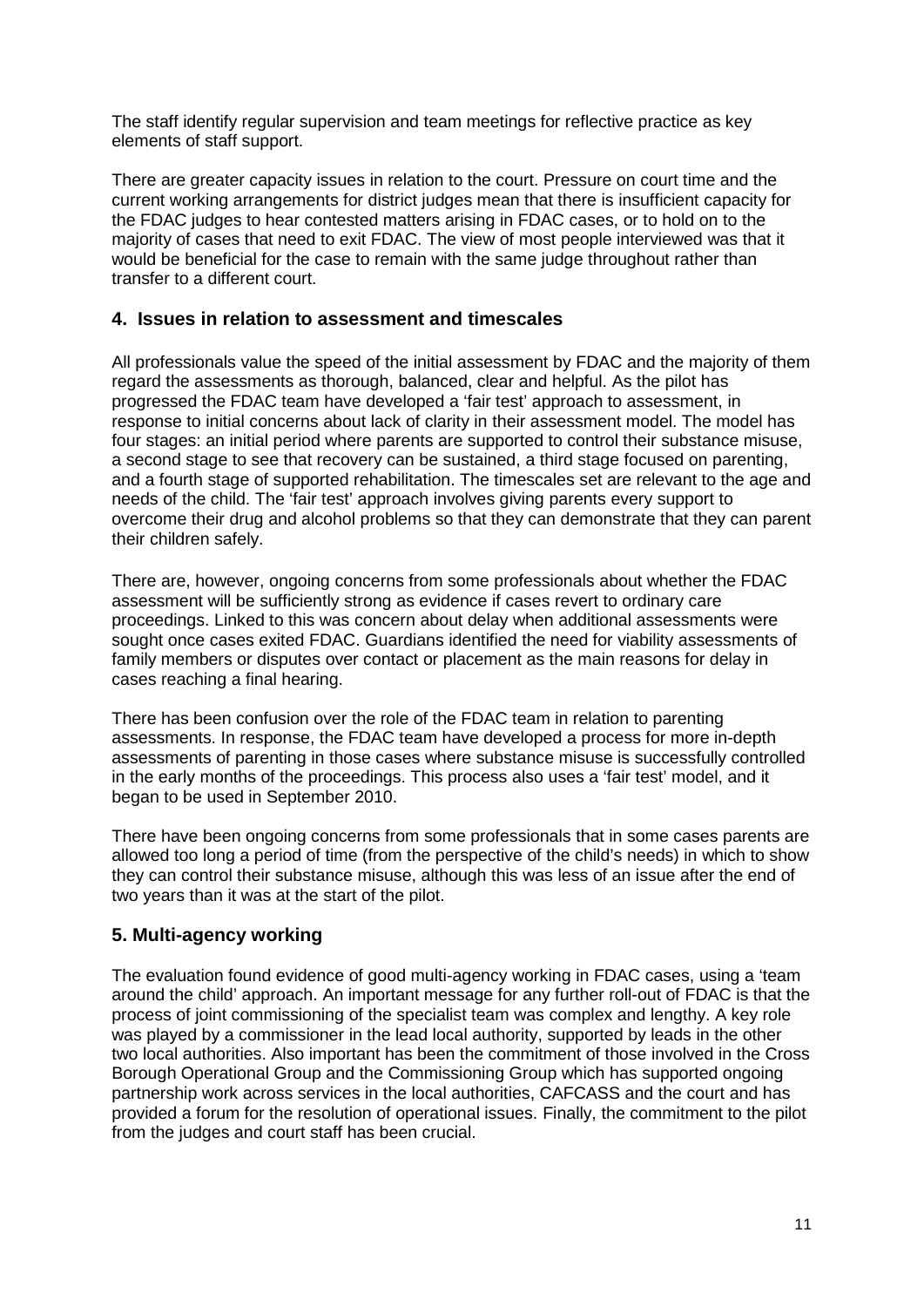# **6. The parent mentor programme**

*Mentors can speak to parents at their level quickly whereas professionals can be too wordy and too directing. It works the other way too – we can explain to professionals the words, the street language, the mannerisms. [parent mentor]*

The parent mentor programme is potentially one of the most distinctive features of the FDAC model – offering help from non-professionals who act as a positive role model based on their own life experiences – but our main conclusion is that the mentoring component is the most poorly developed part of the pilot. Given the low number of mentors in the programme, far below the target figure of 15-20, there is insufficient information to draw any conclusion about whether it made a difference to outcomes for parents and children. There is, however, some compelling anecdotal evidence from various quarters that it can offer benefits, so efforts should continue to be made to develop the work.

# **7. Number of cases entering FDAC over one year**

In the first year of the pilot 37 cases entered FDAC. This was fewer than the 60 cases anticipated as a result of the feasibility study carried out prior to FDAC receiving funding. Possible reasons for the lower number of cases included lack of clarity about the pilot in the early months and lower use of FDAC by one of the pilot local authorities. In any event, it became clear as the pilot progressed that between 30 and 35 active cases was the number that the team and court could cope with at any one time.

# **Conclusions**

The evidence from this evaluation suggests that FDAC is a promising approach. More FDAC than comparison parents had controlled their substance misuse by the end of proceedings and had been reunited with their children. FDAC parents were engaged in more substance misuse services over a longer period of time than comparison parents. There is evidence of financial savings in FDAC cases in relation to court hearings, out-of-home placements, and the reduction in the number of contested proceedings.

FDAC is operating as a distinctive model of a problem-solving court. All those involved in FDAC thought that this was a better approach than ordinary care proceedings. Nearly all parents would recommend FDAC to other parents in their situation. The professionals and parent mentors were clear that FDAC should be rolled out.

# **Possible reasons for the results**

A small-scale study can make only tentative suggestions about the possible reasons for the results. The single biggest difference between FDAC and comparison cases was the receipt of FDAC. The two samples were very similar in parental substance misuse profiles, treatment received and children's service histories. No parent, child or service history characteristics in the FDAC sample predicted outcomes. It is therefore reasonable to infer that the problem-solving court approach combined with the expertise of the multi-disciplinary team plays an important part in explaining the results.

The FDAC model has many ingredients which are not found in ordinary care proceedings. These include:

- the swift pace of starting assessment and treatment, reducing delay from the outset
- the extent and continuity of support to motivate parents to make radical changes in their life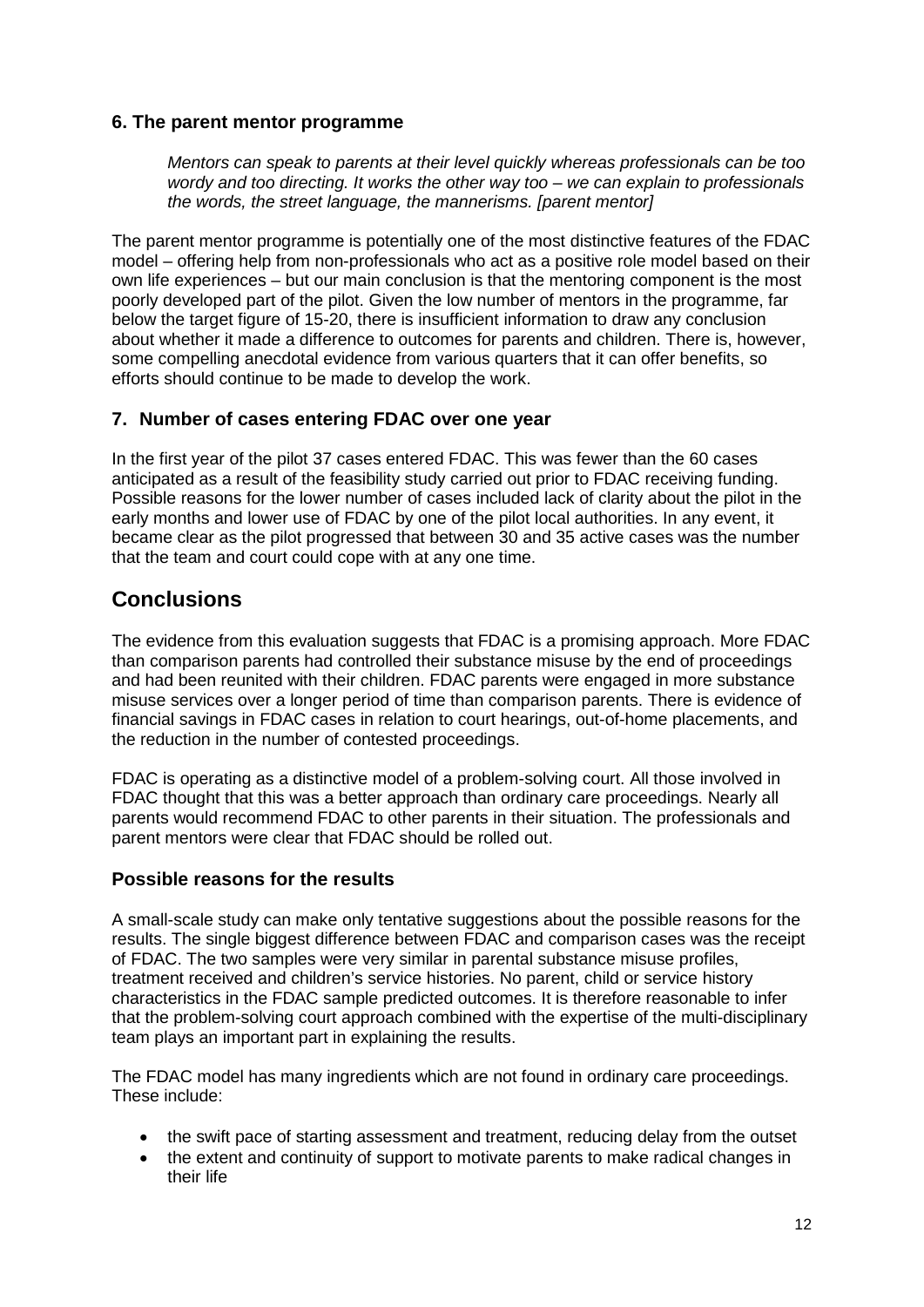- a multi-disciplinary team committed to tackling the wide range of parents' problems, not just substance misuse, and promoting good inter-agency co-ordination, care planning and service delivery
- a transparent process, promoting honesty
- an approach that conveys a sense of hope that change is possible whilst remaining focused on the child's need for permanency
- judicial continuity and regular court reviews without lawyers, leading to improved case management, problems identified and responded to quickly, less antagonism and improved parental engagement in the proceedings, and
- a supportive and reflective learning culture to keep motivation high when dealing with hard cases.

# **The challenges**

The evaluation has also identified some challenges facing the FDAC pilot, some of which are likely to be addressed over time while others will need wider system changes beyond FDAC if they are to be addressed.

#### *Parent mentoring*

The main set-up lessons from the mentoring programme are that mentoring schemes need adequate funding and support, and sufficient time to allow development. The rationale of parent mentoring being part of FDAC remains, though is not yet proven, and the team has developed new strategies to take the scheme forward. FDAC is already building up a group of parents who have been through the programme and are interested in becoming mentors themselves. It will be important to find ways of developing and sustaining long-term links with these parents, to ensure their commitment to mentoring does not fade away.

#### *Reducing delay*

Greater attention to parallel planning at an early stage (including greater use of family group conferences) in cases where parental progress in controlling substance misuse is poor, might help avoid the delay that arose when cases returned to the ordinary court and new members of the extended family came to light as potential carers at a late stage, or where there were family disputes about placement.

In addition, the concerns over FDAC assessments once cases have left FDAC raise broader issues over the relationship between FDAC and the ordinary courts that take on the exited FDAC cases. The opportunity for an ongoing dialogue with other courts would be valuable. The recommendations of the Family Justice Review and the Munro Review of Child Protection will also have an impact on the issue of expert assessments.

Finally, increasing the capacity of the court and the FDAC judges to continue to deal with cases which have exited FDAC would also reduce delay, and might lead to quicker decisions for children. This would require changes to the working arrangements of district judges.

#### *Inter-agency co-ordination*

The FDAC pilot itself is a good example of joint commissioning across local authorities, and the evaluation found evidence of good inter-agency and multi-disciplinary communication and joint work. However, even with the extra attention paid to co-ordination as part of FDAC, there was also evidence of some continuing tensions between adult substance misuse services and children's services, and of difficulties in resolving problems in relation to housing.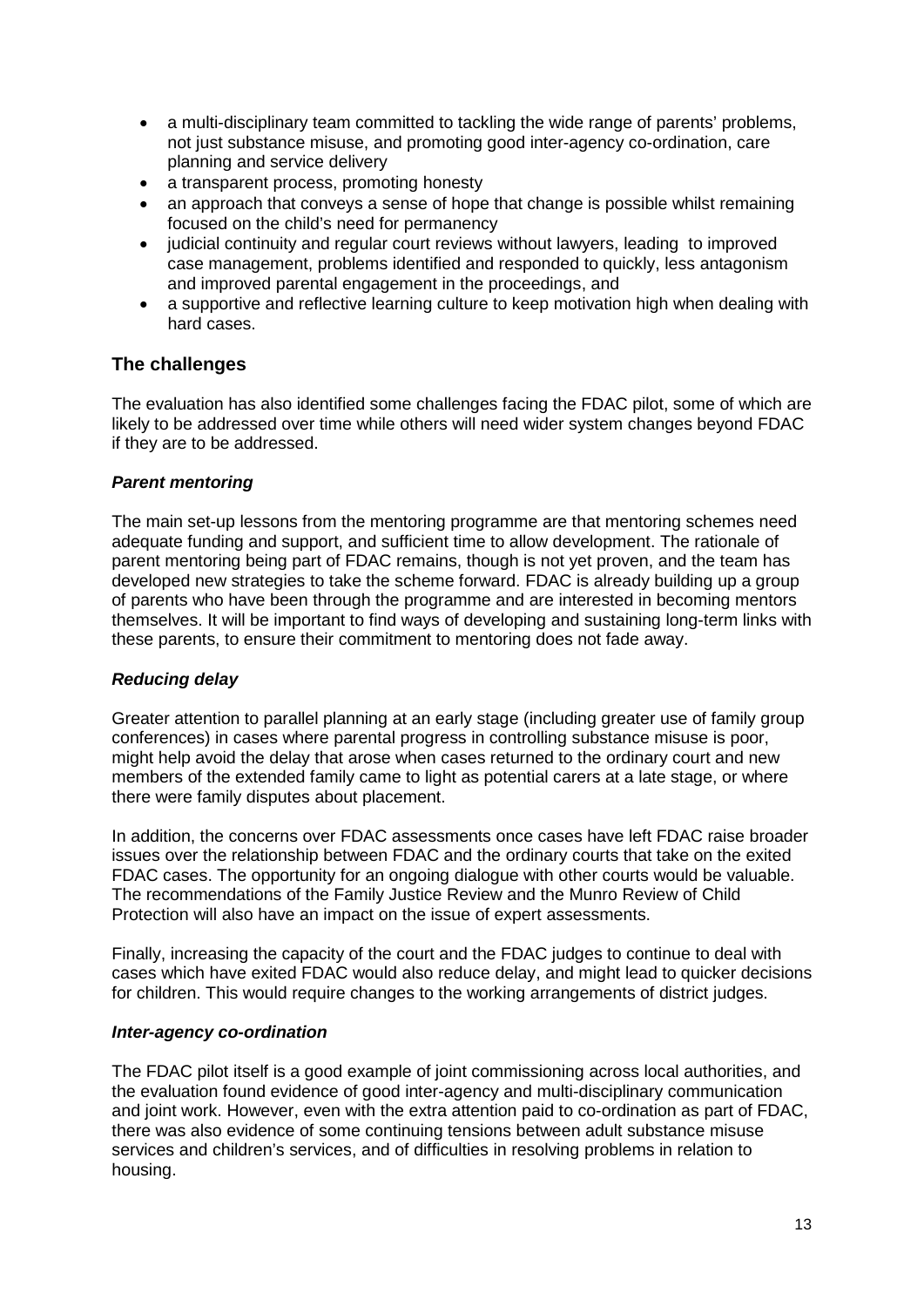Continued attention to joint planning and commissioning, and current developments in relation to pooling funding streams for work with families with complex difficulties, should provide further support for such approaches.

### *The challenge of parental substance misuse*

The study has shown how hard it is for parents to stop substance misuse. In both samples, more parents continued to misuse than regained control of their addiction. It demonstrates the importance of identifying drug and alcohol misuse earlier and of supporting parents, whilst remaining very realistic, and not over-optimistic, about the prospects of change so that very young children are given the best possible chance of a secure childhood, even if that means finding them an alternative home. Earlier identification and support requires a workforce equipped with the skills and knowledge to work effectively with parental substance misuse and a network of family-focused treatment services.

# *Investment in FDAC at a time of financial constraint*

Ensuring the sustainability of FDAC once the pilot period ends, and indeed developing its wider roll-out to improve services for children, is a particular challenge in the current economic climate. The costing method used for this evaluation provides a solid basis from which to investigate the cost effectiveness of the model and the cost benefits of this approach. The model has potential for improving longer-term outcomes for children, reducing parental substance misuse, and providing savings in relation to court costs and the costs of placement. As a result, it is not just local authority children's services that could benefit in the long term, but also adult services, health services, probation, the courts and the Legal Services Commission. This should be taken into consideration when planning future funding: it requires all the different services to look at the family as a whole, rather than in piecemeal fashion.

Even in the face of these challenges – most of which are not specific to FDAC – the pilot has demonstrated ways of improving service co-ordination and achieving appropriate speed in decision making.

# **The potential of FDAC – options for its development**

This small-scale study using different sources of evidence suggests that FDAC is a promising approach for one of the most complex but common problems in care proceedings. There are four main ways in which FDAC could be developed further. The first three of these, building on the experience of the existing FDAC pilot, would establish whether earlier intervention increases the chances of good outcomes and whether an aftercare service would be useful. The fourth, wider roll-out of the model, would allow the model to be tested more broadly to see whether its results could be replicated or improved upon in other areas and with different personnel and systems.

#### *1. Bringing cases to court earlier*

Thresholds for care proceedings generally are high and this is potentially at odds with a problem-solving court approach. The evaluation found that the majority of the parents who entered FDAC had long-standing, multiple and entrenched difficulties which made these care cases hard ones to deal with. Although some families did well against the odds, some children might have had better outcomes if their case had come to court earlier. Earlier proceedings might also have increased the chances of parents addressing their substance misuse and might have improved the possibilities for the problem-solving approach to resolve other psychosocial difficulties. Bringing cases to court earlier would be in line with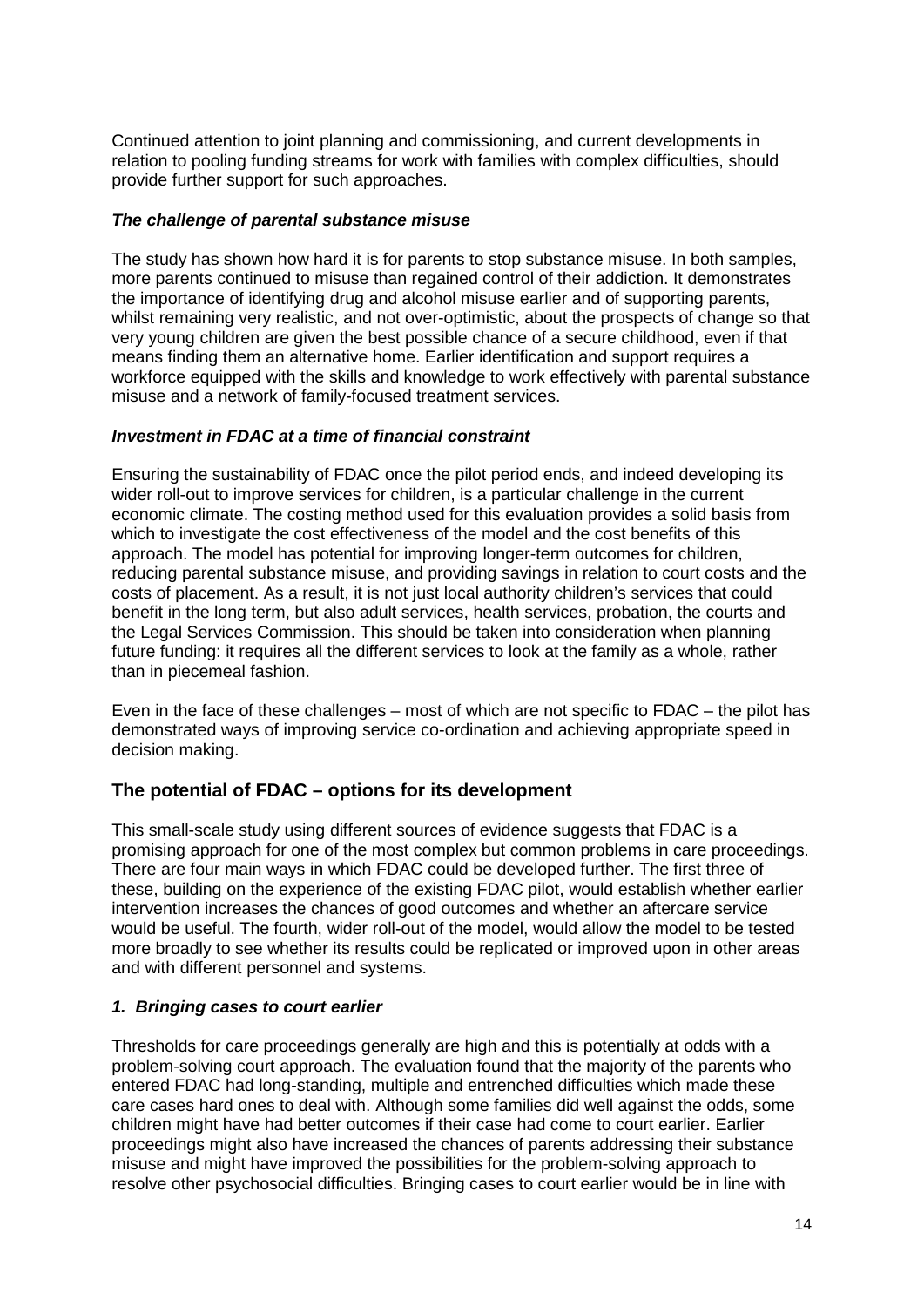the proposal in the feasibility study that, as the pilot progressed, court action should not be seen as a last resort but, rather, one of early intervention.

Bringing proceedings earlier would have cost implications, but also has the potential to produce savings in the long term if there are improved outcomes in relation to child welfare and parental substance misuse.

# *2. A pre-birth assessment and intervention service for mothers misusing substances*

Linked to the possibility of earlier intervention, the provision of a pre-birth assessment and intervention service provided by the specialist team is now being trialled in the three pilot local authorities. There is a strong rationale for this development, given the risk of likely significant harm to the baby and the fact that maternal motivation to cease drug and alcohol misuse is likely to be high at this point. The aim is that the earlier provision of support will increase the chance of good outcomes in relation to the control of substance misuse and family reunification. However, poor engagement at this stage would lead to quicker planning for alternative permanent care at an even earlier stage in the child's life. This development is in line with the emphasis in the recent Allen  $\text{Review}^4$  $\text{Review}^4$  on the importance of effective interventions in the first three years of a child's life.

# *3. A short-term aftercare service for families living together at the end of the case*

The third way in which FDAC could develop is through the development of an aftercare service to increase the sustainability of the family reunification outcomes. A crucial question is whether parents sustain their recovery and continue to parent effectively once proceedings end. Research shows that reunifications when parents misuse substances are particularly fragile.

At present, FDAC has no role after proceedings finish. In most reunification cases a supervision order was made, but this provides only limited input by the local authority to support parents. It would be possible to build in directions on the nature and duration of the FDAC input on a case-by-case basis. Part of the role could be joint work/liaison with children's services, as well as providing more general support and practical assistance to parents.

Developing an aftercare service would have resource implications, but it seems likely to be a valuable long-term investment.

# *4. Rolling out FDAC*

Given the positive findings from this early evaluation it is important that the model is tested more widely.

Key considerations when planning any wider roll-out are:

- ensuring there is sufficient volume and concentration of work to merit the creation of an FDAC, and
- determining how best to ensure judicial continuity.

<span id="page-14-0"></span> <sup>4</sup> See [http://grahamallenmp.wordpress.com](http://grahamallenmp.wordpress.com/)